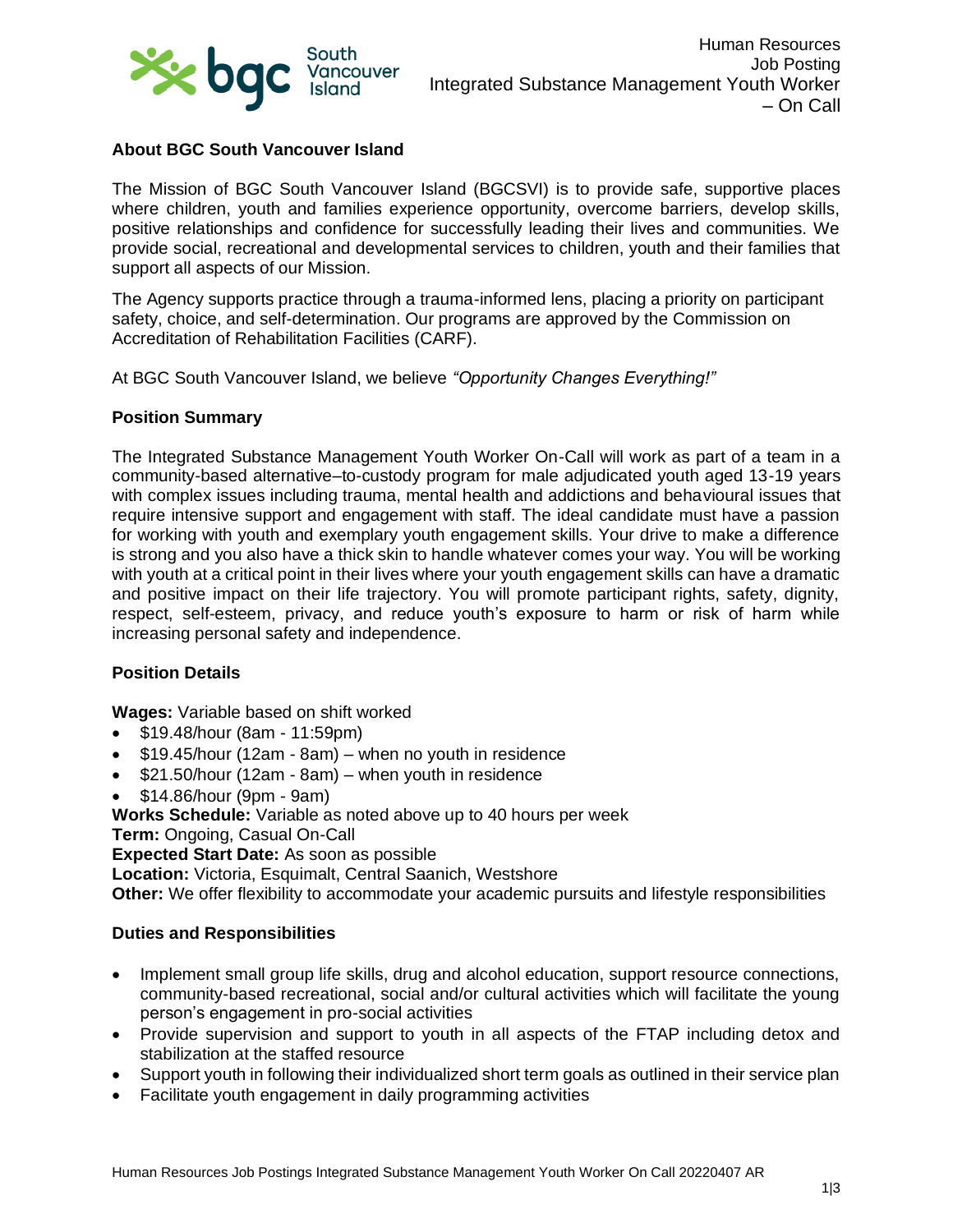

- Support the youth in making healthy lifestyle choices
- Utilize ethical/safe behavior management techniques during supervised activities to encourage awareness and acceptance of a range of tolerable behavior
- Utilize teaching/learning strategies that are individualized to fit the youth's needs abilities and service plan
- Support other program staff in programming activities and other duties as required
- Perform daily housekeeping duties as identified
- Prepare daily meals and snacks
- Utilizes appropriate crisis management strategies in the event of a crisis

## **Desired Qualifications**

- Post-secondary degree in Child & Youth Care, Criminal Justice, Social Work or related Human Service Field
- Experience effectively engaging vulnerable youth and their families
- Current Food Safe, Emergency First Aid & CPR certification
- Clean & current Class 5 driver's license, Driver's Abstract & reliable vehicle,
- Able to work flexible hours including evenings and weekends

*Additional Consideration Will Be Given To Those Who Have:*

- A Class 4 license considered an asset
- Demonstrated experience in delivering activity-based programming
- Demonstrated ability to work effectively with others in a group setting and in 1:1 setting
- Demonstrated crisis counseling skills with vulnerable youth
- Experience in group development & facilitation, for working with youth
- Excellent communication skills, competent computer/database & file management skills
- Experience working in residential settings an asset
- Demonstrated ability to work independently & as part of a multidisciplinary team
- Experience working with youth who are experiencing mental health and/or complex trauma
- ASIST or other suicide intervention training
- Experience in medication management

# **To Apply**

- *Please submit your resume and cover letter to [employment@bgcsvi.org](mailto:employment@bgcsvi.org) indicating which position you are applying for in your email subject line* and clearly demonstrating how your experience and qualifications relate to this position
- In the first line of your cover letter, please use our tag line *"Opportunity Changes Everything"*
- The job posting will remain open until the position is filled. We thank all who apply. Only shortlisted candidates will be contacted.

## *Important Note Regarding COVID-19*

- This is a front-line position working in direct contact with youth, and it is considered safe according to governmental guidelines for pandemic outbreaks.
- As an organization we are taking the necessary precautions and adhering to all Provincial Health Services Authority (PHSA) recommendations on sanitization and social distancing in close proximity.